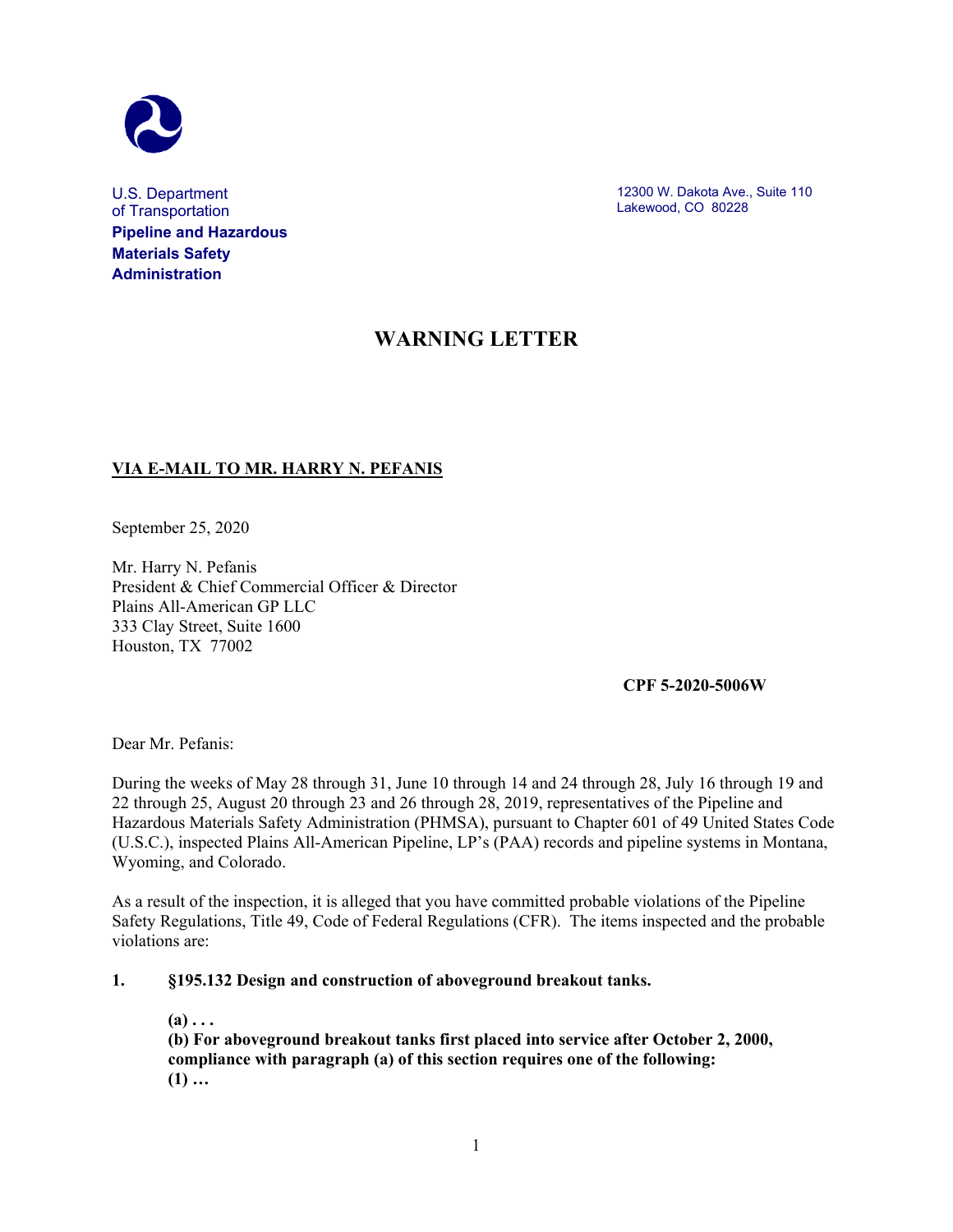## **(3) Vertical, cylindrical, welded steel tanks with internal pressures at the tank top approximating atmospheric pressures (i.e., internal vapor space pressures not greater than 2.5 psig (17.2 kPa), or not greater than the pressure developed by the weight of the tank roof) must be designed and constructed in accordance with API Std 650 (incorporated by reference,** *see* **§195.3).**

API Std 650, Section 5.8.3.5 requires that **"**Shell manhole covers shall have two handles. Those covers weighing more than 34 kg (75 lb) shall be equipped with either a hinge or davit to facilitate the handling of the manhole cover plate. The davit support arm shall not be welded directly to the shell without a reinforcing plate." During the field inspection, PAA's aboveground breakout Tanks #100, #200, #300, and #400, located at Cheyenne Junction and constructed and placed into service in 2015, failed to have two handles on the manhole covers. These vertical, cylindrical, welded steel tanks have internal pressures at the tank top approximating atmospheric pressures and therefore must be designed and constructed in accordance with API Std 650.

## **2. §195.402 Procedural manual for operations, maintenance, and emergencies.**

**(a)** *General.* **Each operator shall prepare and follow for each pipeline system a manual of written procedures for conducting normal operations and maintenance activities and handling abnormal operations and emergencies. This manual shall be reviewed at intervals not exceeding 15 months, but at least once each calendar year, and appropriate changes made as necessary to insure that the manual is effective. This manual shall be prepared before initial operations of a pipeline system commence, and appropriate parts shall be kept at locations where operations and maintenance activities are conducted.**

PAA failed to follow its written procedures with regard to short bolting. Specifically, PAA's procedure entitled "Flanged Pipe and Equipment Bolting", Document Number: PAALP-ENG-SPC-FAP-002, Revision 8, App Date: 4/3/2019, Page 6 of 18, Step 12 states that "[t]here shall be at least one full thread protruding beyond the outside face of each nut after they are completely torqued." During the field inspection, multiple flanges were found to be short bolted. These areas included the Powder River block valve, Stone Ranch block valve, Guernsey West, and Ft. Laramie locations.

### **3. §195.402 Procedural manual for operations, maintenance, and emergencies.**

**(a)** *General.* **Each operator shall prepare and follow for each pipeline system a manual of written procedures for conducting normal operations and maintenance activities and handling abnormal operations and emergencies. This manual shall be reviewed at intervals not exceeding 15 months, but at least once each calendar year, and appropriate changes made as necessary to insure that the manual is effective. This manual shall be prepared before initial operations of a pipeline system commence, and appropriate parts shall be kept at locations where operations and maintenance activities are conducted.**

PAA failed to follow its written procedures on right-of-way inspections. First, while reviewing patrolling records, the following records failed to demonstrate that PAA's Operations and Maintenance (O&M) Manual, Revision 1, dated January 2019, Right of Way Inspections, Section 2.1.3 "Reportable Observances or Sub-Work Order Reports" was followed:<sup>[1](#page-1-0)</sup>

# *1. Beartooth Unit (reviewed records for CY2016 to June 4, 2019)*:

<span id="page-1-0"></span><sup>&</sup>lt;sup>1</sup> This procedure requires that reportable observances be recorded on a ROW Investigation Report, Form 205. This form includes a section to record dig tickets.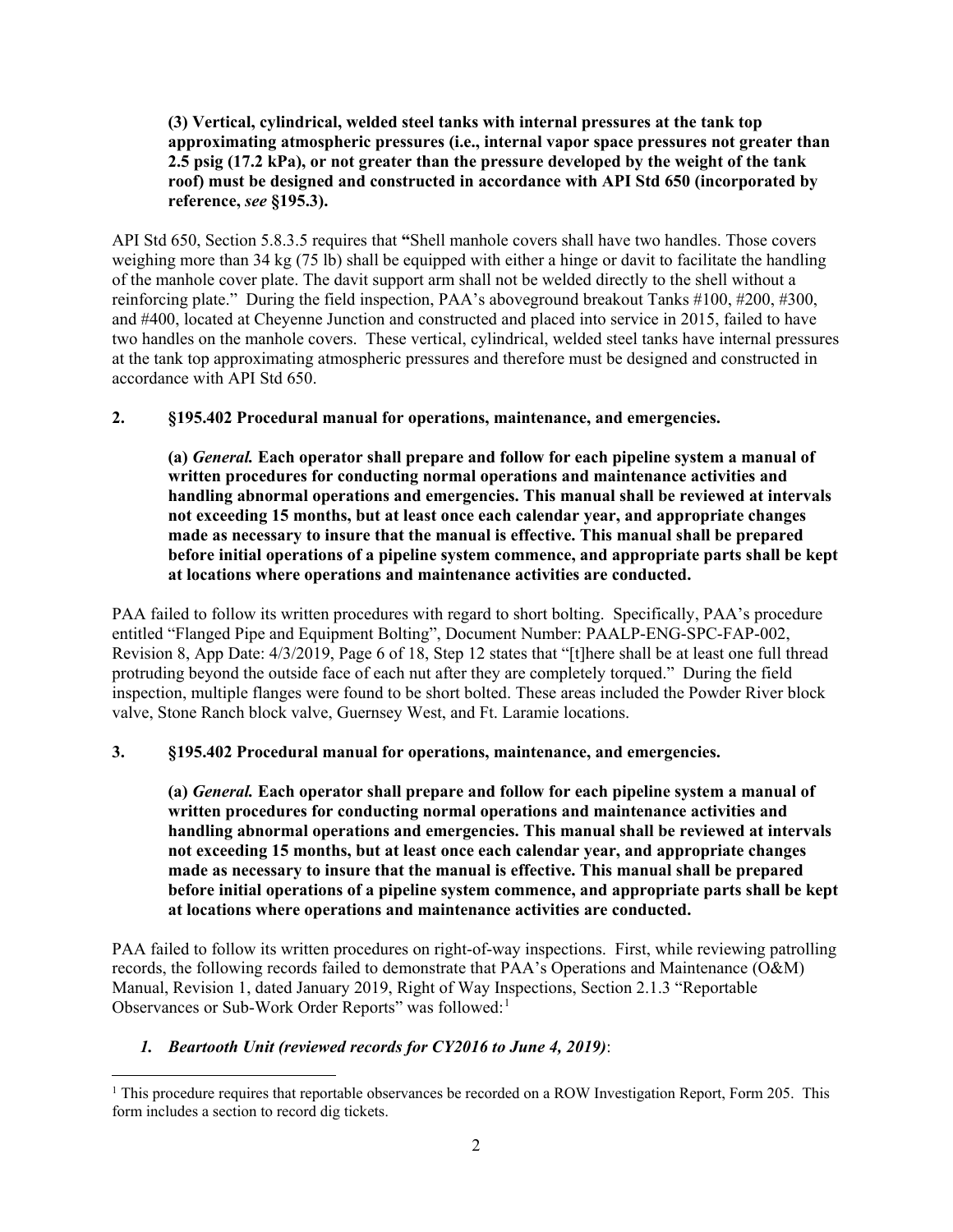- June 10, 2016 patrolling records stated excavation with line for company project at MP 74 with pipeline exposed but no follow up documentation could be provided, including one-call tickets.
- *2. Elk Basin to Casper 12" (reviewed records for CY2016 to June 4, 2019)*:
	- August 26, 2016 to September 1, 2016 Line excavated and exposed at Mile 161. No one call ticket or supporting documentation, per procedure, were provided.
	- January 5, 2017 Safety fencing around an open excavation near Mile 74. This item was reported as an "immediate" condition on Form 204, but no follow up documentation could be provided, per the procedure.
- *3. Casper to Guernsey Junction 12" (reviewed records for CY2016 to June 4, 2019)*:
	- July 10, 2017 Excavator parked over ROW at Mile 65. No one call ticket or follow up documentation could be provided, per the procedure.
	- September 20, 2017 to September 29, 2017 Tallgrass excavating in ROW. No one call ticket or follow up documentation could be provided, per the procedure.
- *4. Cowboy Pipeline (reviewed records for CY2016 to June 11, 2019)*:
	- June 1, 2016 Pilot identified erosion during the patrol. No documents could be provided to demonstrate the issue was addressed, per the procedure.
	- August 30, 2016 to October 26, 2016 Excavations at the culvert east of Cheyenne Junction. No one call tickets or follow up documentation could be provided, per the procedure.
	- April 5, 2017 to April 18, 2017 Open excavations on ROW by Plains. No one call tickets or follow up documentation could be provided, per the procedure.
	- January 8, 2019 Excavator working along ROW near CIG station. No one call ticket or follow up documentation could be provided, per the procedure.

Second, the operator's procedure "Right of Way Inspection, Section 2.1.1 – General Right of Way Inspections" which states that items to be inspected should include "[e]xcessive vegetation that might impede inspection and/or maintenance" was also not followed. During the field inspection, poor conditions of the right-of-ways were observed at river crossings, including the Bighorn River, Yellowstone River, and North Platte River. These river crossings were noted to have heavy/dense vegetation, with some areas being more than waist high. This excessive vegetation would very likely impede inspection and/or maintenance activity, and could certainly conceal a leak from aerial patrols.

### **4. §195.412 Inspection of rights-of-way and crossing under navigable waters.**

### **(a) Each operator shall, at intervals not exceeding 3 weeks, but at least 26 times each calendar year, inspect the surface conditions on or adjacent to each pipeline right-of-way. Methods of inspection include walking, driving, flying or other appropriate means of traversing the right-of-way.**

PAA failed to conduct right-of- way inspections at the necessary intervals. While reviewing patrolling records, the following records indicated that the interval was missed:

### *Beartooth Unit (reviewed records for CY2016 to June 4, 2019)*:

• No records for patrolling were provided for December 9, 2016 to January 5, 2017. Records for 12/17/2016, 12/22/2016, 12/30/2016, and 1/7/2017 stated the pilot was unable to fly due to weather conditions. While the operator was able to provide "satellite" flight paths for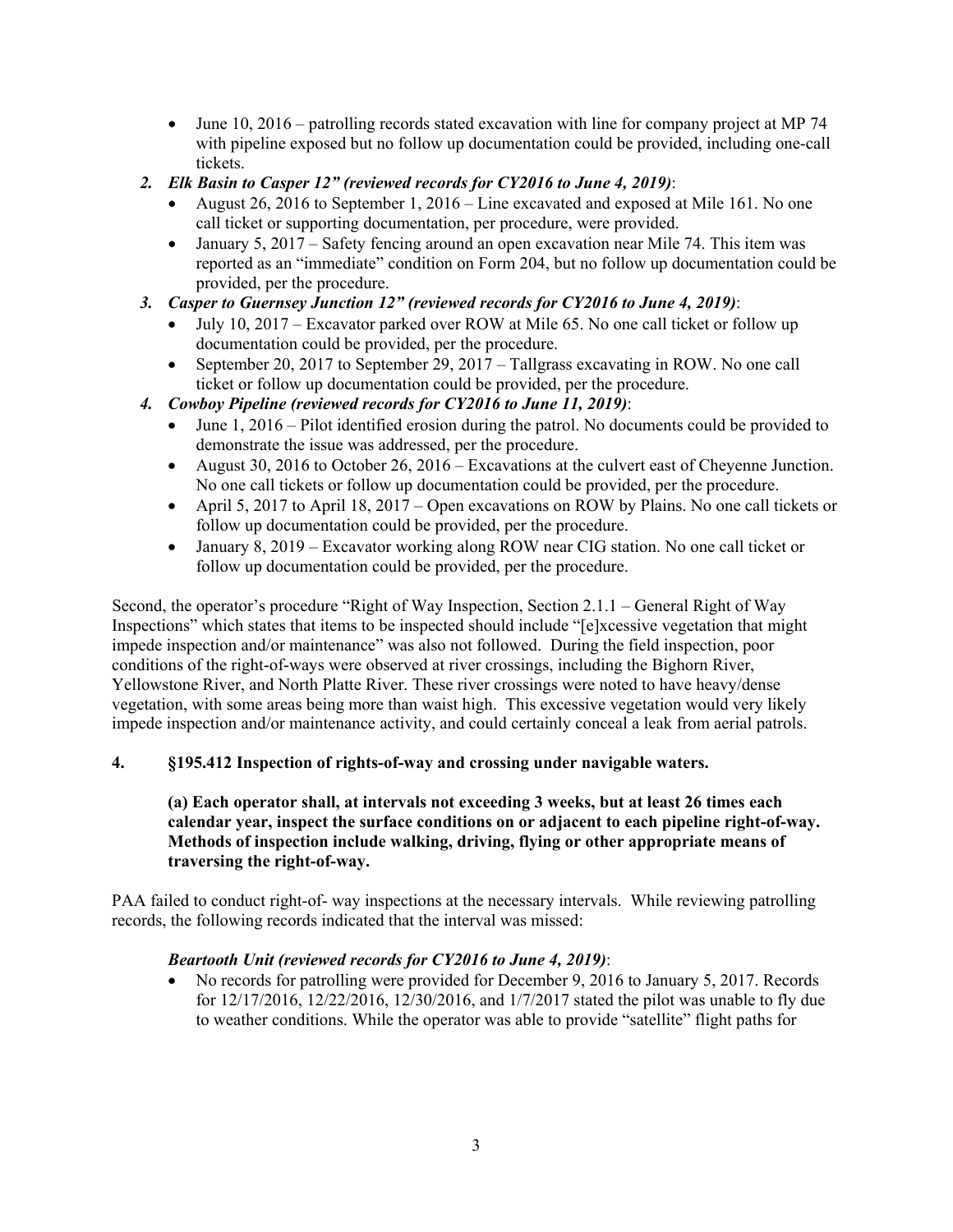$12/17/2016$  $12/17/2016$  $12/17/2016$  and  $12/30/2016$ , the procedure requires the completion of Form 204.<sup>2</sup> The document provided for these dates stated the pilot did not fly due to weather conditions.

## **5. §195.410 Line markers.**

**(a) Except as provided in paragraph (b) of this section, each operator shall place and maintain line markers over each buried pipeline in accordance with the following: (1) Markers must be located at each public road crossing, at each railroad crossing, and in sufficient number along the remainder of each buried line so that its location is accurately known.** 

**(2) The marker must state at least the following on a background of sharply contrasting color:**

**(i) The word "Warning," "Caution," or "Danger" followed by the words "Petroleum (or the name of the hazardous liquid transported) Pipeline", or "Carbon Dioxide Pipeline," all of which, except for markers in heavily developed urban areas, must be in letters at least 1 inch (25 millimeters) high with an approximate stroke of ¼ inch (6.4 millimeters). (ii) The name of the operator and a telephone number (including area code) where the** 

#### **operator can be reached at all times.**

During the field inspection, the following locations were found to be out of compliance with the regulatory requirements of §195.410:

## *1. PHMSA Unit 1245 – Casper District:*

- Near rectifier #54, the line marker indicating the point of inflection was missing.
- At the Highway I-25 and Amoco Road Crossing, the labels on the line markers were faded and operator information was not legible, and the line markers were too short to determine the route of the pipeline across the highway.
- North Platte River Crossing at the Bixby Property. The line markers could not be seen due to high growth of foliage and trees. The route across the river could not be determined.
- Larco Junction No line markers could be seen to the west. The line marker to east had a broken plate that failed to identify the operator or emergency number. Cherry Creek (Deer Creek) Block Valve – Line marker labels were faded, not of a contrasting color, and inadequate to determine route of the pipeline leaving the block valve.
- Chugwater Station Line markers out of the station were inadequate to determine the route of the pipeline.
- Line markers from the block valve at Highway 85 to Suncor's MP87 were broken, faded, and/or missing.

<span id="page-3-0"></span> <sup>2</sup> PAA's O&M Manual, Rev. 1, January 2019, Right of Way Inspections, Section 2.1.3 – Aerial Reportable Observances or Sub-Work Order Reports.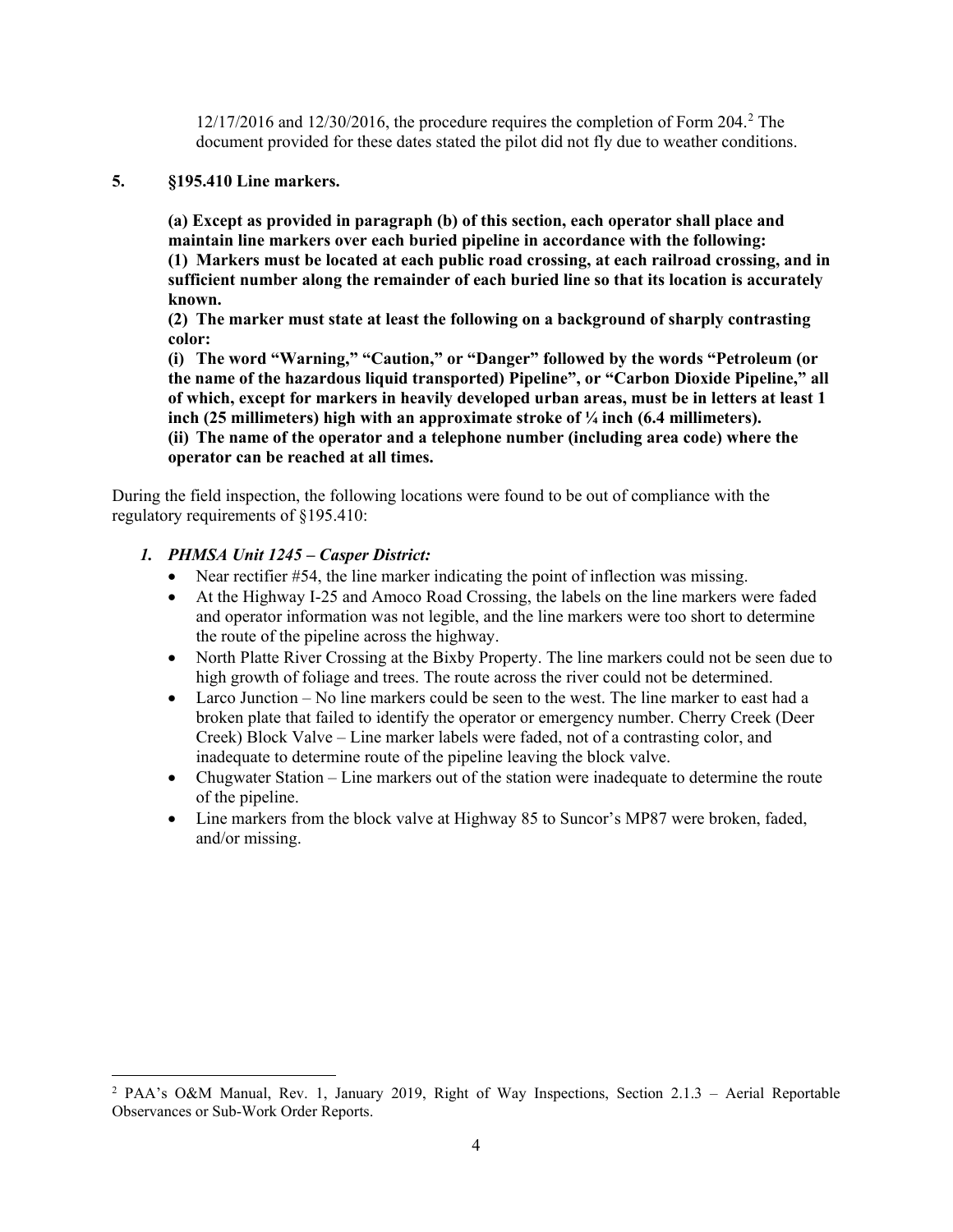## *2. PHMSA Unit 74340 – Thermopolis District/Beartooth:*

- Yellowstone River Crossing (west side) Line markers were located within the trees/foliage and difficult to see with normal vision. Markers on the downstream side of the pipeline were not visible at all.
- Aerial Marker  $\#24.6$  markers to east through the agricultural fields were missing.
- Milepost 26.81 North of Moser Dome Road were missing.

## *3. PHMSA Unit 15275 – Thermopolis District/Bighorn:*

- Bighorn River Crossing line markers were so infrequent and/or covered by vegetation, pipeline route could not be determined.
- Block Valve  $\#7658$  (east side) line markers could not be seen due to vegetation.

### **6. §195.442 Damage prevention program.**

**(a) ….**

**(b) An operator may comply with any of the requirements of paragraph (c) of this section through participation in a public service program, such as a one call system, but such participation does not relieve the operator of the responsibility for compliance with this section. However, an operator must perform the duties of paragraph (c)(3) of this section through participation in a one-call system, if that one-call system is a qualified one-call system. In areas that are covered by more than one qualified one- call system, an operator need only join one of the qualified systems if there is a central telephone number for excavators to call for excavation activities, or if the one-call systems in those areas communicate with one another. An operator's pipeline systems must be covered by a qualified one-call system where there is one in place. For the purpose of this section, a onecall system is considered a "qualified one-call" system if it meets the requirements of section (b)(1) or (b)(2) or this section.**

PAA could not provide one call tickets for excavations identified by patrolling. (Please see Item 3 for additional details.)

## **7. §195.581 Which pipelines must I protect against atmospheric corrosion and what coating material may I use?**

### **(a) You must clean and coat each pipeline or portion of pipeline that is exposed to the atmosphere, except pipelines under paragraph (c) of this section.**

The following areas where pipelines or portions of pipeline were exposed to the atmosphere were found to be without coating and/or not properly cleaned and coated:

- Valve #28275 lacks proper coating.
- Platte River Injection Station several areas of improper or failing coating on flanges, bolts, and nuts.
- Cheyenne Junction small areas of pitting/corrosion under the saddles where no coating had been applied.
- Beartooth Incoming areas of no coating on aboveground piping, bolts, and nuts.
- Oregon Station Valve #24530, areas of no coating and/or coating failure.
- Greybull River Valve  $#7637$  NW, areas of poor coating on valve.
- Little Buffalo Junction Valve #25001, areas of poor coating.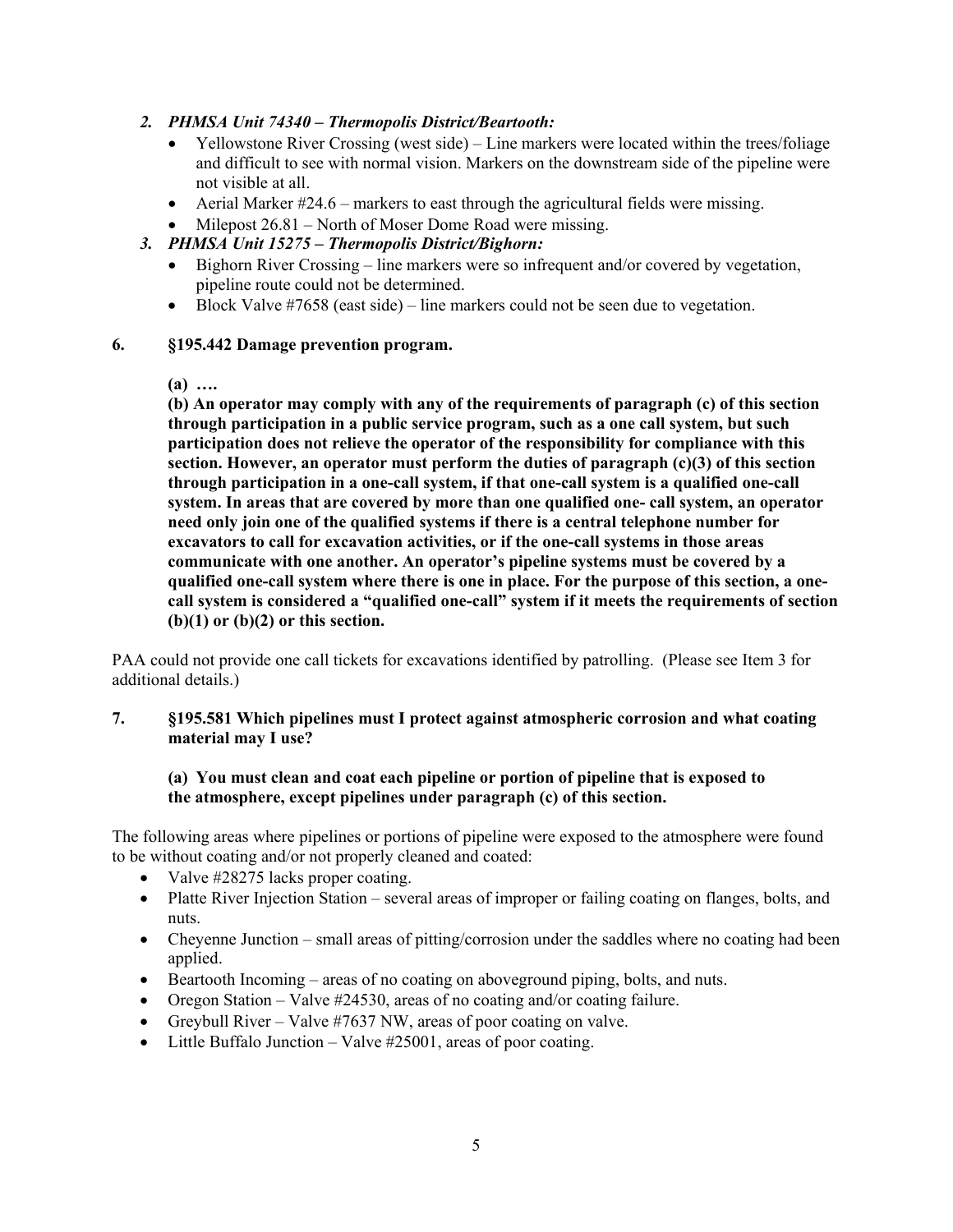### **8. §195.583 What must I do to monitor atmospheric corrosion control?**

#### **(a) You must inspect each pipeline or portion of pipeline that is exposed to the atmosphere for evidence of atmospheric corrosion, as follows: Onshore – At least once every 3 calendar years, but with intervals not exceeding 39 months.**

During the field inspection at the Casper Station, several areas of below grade pipe and/or valves located in "pits" at the pigging area were found to not be included on atmospheric corrosion inspections, despite being exposed to the atmosphere, pursuant to §195.583(a).

## **9. §195.583 What must I do to monitor atmospheric corrosion control?**

**(a) …**

# **(b) During inspections you must give particular attention to pipe at soil-to-air interfaces, under thermal insulation, under disbonded coatings, at pipe supports, in splash zones, at deck penetrations, and spans over water.**

During the inspection, atmospheric corrosion inspection records were reviewed and found to be incomplete. Specifically, the form used for atmospheric corrosion inspections failed to have areas for field staff to document all the areas specifically required in §195.583(b). Therefore, compliance to this part could not be determined.

Additionally, many areas were observed to be in need of repair including:

- East Badwater Block Valve on the upstream side of the valve, the canusa tape was disbonded at the soil to air interface. The downstream side of the valve showed the wrap to be disbonded at the top and bottom of the soil to air interface.
- Powder River Block Valve both sides of the valve needs repair to the wrap at the soil to air interface.
- Salt Creek Station 12" launcher soil to air interface wrap needs repair. The 16" receiver is improperly wrapped at the soil to air interface and needs repair.

Under 49 U.S.C.  $\S 60122$  and 49 CFR  $\S 190.223$ , you are subject to a civil penalty not to exceed \$218,647 per violation per day the violation persists, up to a maximum of \$2,186,465 for a related series of violations. For violation occurring on or after November 27, 2018 and before July 31, 2019, the maximum penalty may not exceed \$213,268 per violation per day, with a maximum penalty not to exceed \$2,132,679. For violation occurring on or after November 2, 2015 and before November 27, 2018, the maximum penalty may not exceed \$209,002 per violation per day, with a maximum penalty not to exceed \$2,090,022. For violations occurring prior to November 2, 2015, the maximum penalty may not exceed \$200,000 per violation per day, with a maximum penalty not to exceed \$2,000,000 for a related series of violations. We have reviewed the circumstances and supporting documents involved in this case, and have decided not to conduct additional enforcement action or penalty assessment proceedings at this time. We advise you to correct the items identified in this letter. Failure to do so will result in Plains All American being subject to additional enforcement action.

No reply to this letter is required. If you choose to reply, in your correspondence please refer to **CPF 5- 2020-5006W.** Be advised that all material you submit in response to this enforcement action is subject to being made publicly available. If you believe that any portion of your responsive material qualifies for confidential treatment under 5 U.S.C. 552(b), along with the complete original document you must provide a second copy of the document with the portions you believe qualify for confidential treatment